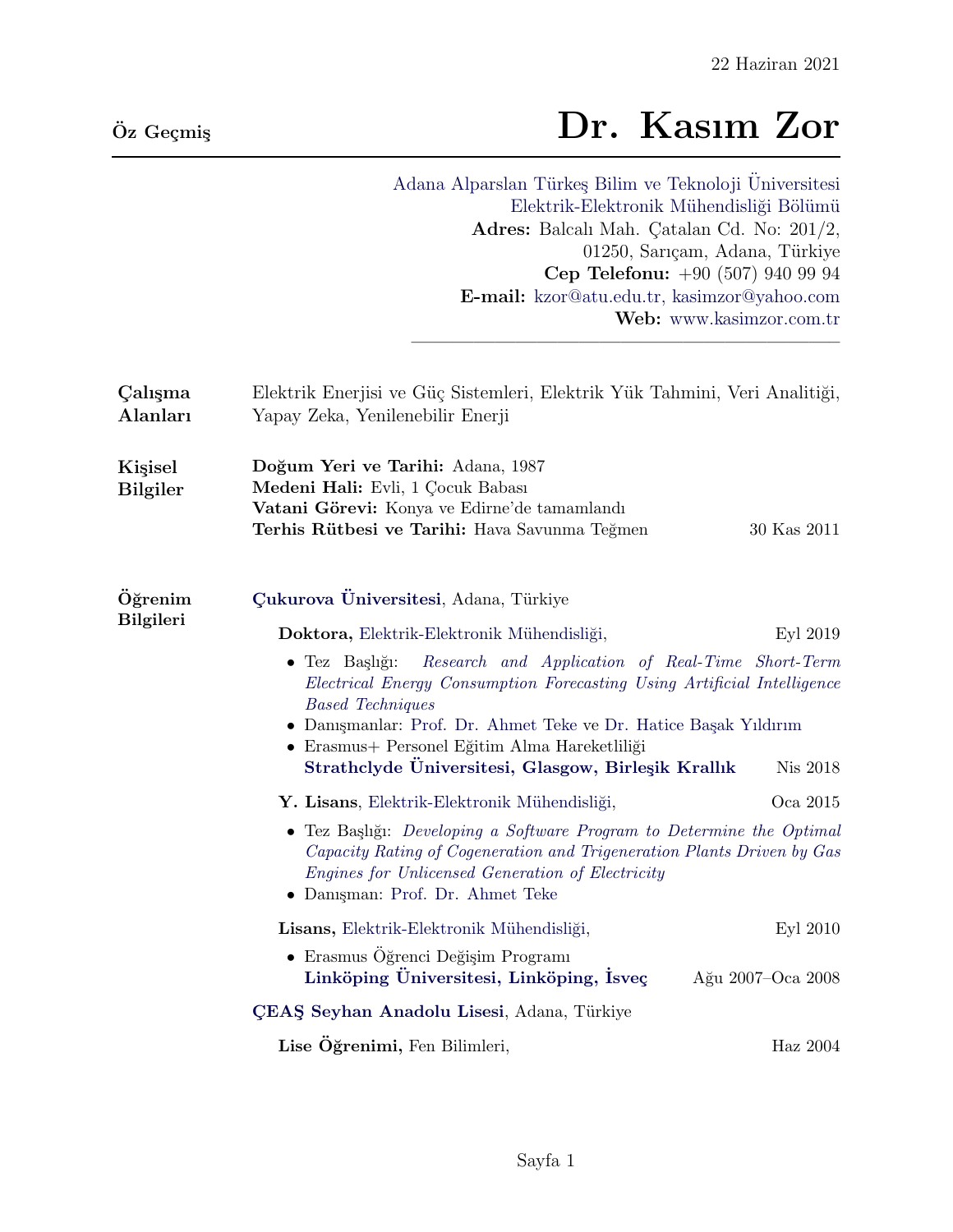| Araştırma Görevlisi Doktor<br>Elektrik-Elektronik Mühendisliği Bölümü,<br>Adana Alparslan Türkeş Bilim ve Teknoloji Universitesi                                                                                                                                                    | Eyl 2019–Devam ediyor                                                            |  |
|-------------------------------------------------------------------------------------------------------------------------------------------------------------------------------------------------------------------------------------------------------------------------------------|----------------------------------------------------------------------------------|--|
| $\ddot{\mathrm{O}}\mathrm{Y}\mathrm{P}^1$ Araştırma Görevlisi<br>Elektrik-Elektronik Mühendisliği Bölümü,<br>Adana Alparslan Türkeş Bilim ve Teknoloji Universitesi                                                                                                                 | Mar 2017–Eyl 2019                                                                |  |
| OYP Araştırma Görevlisi (Görevlendirme)<br>Elektrik-Elektronik Mühendisliği Bölümü,<br>Çukurova Üniversitesi                                                                                                                                                                        | Tem 2013-Mar 2017                                                                |  |
| ÖYP Araştırma Görevlisi<br>Elektrik-Elektronik Mühendisliği Bölümü,<br>Adana Bilim ve Teknoloji Üniversitesi                                                                                                                                                                        | Sub 2013–Tem 2013                                                                |  |
| Servis ve Devreye Alma Mühendisi<br>MTU <sup>2</sup> Onsite Energy Güney Anadolu Bölge Md.lüğü,<br>MTU Motor Türbin San. Tic. A.Ş.,<br>Rolls-Royce Güç Sistemleri                                                                                                                   | Nis 2012-Şub 2013                                                                |  |
| Elektrik Bakım Mühendisi<br>Sanko Tekstil San. ve Tic. A.Ş.,<br>Sanko Holding                                                                                                                                                                                                       | Oca 2012-Nis 2012                                                                |  |
| Elektrik Mühendisi (Yedek Subay)<br>Hava Savunma Batarya Komutanlığı ve Istihkam Şube,<br>4. Mekanize Piyade Tugayı,<br>1. Ordu, 2. Kolordu,<br>Türk Silahlı Kuvvetleri, Kara Kuvvetleri Komutanlığı                                                                                | Mar 2011–Ara 2011                                                                |  |
| 1. Çelik, Ö., Zor, K., Tan, A. ve Teke, A. A Novel Gene<br>Expression Programming-Based MPPT Technique for PV Micro-Inverter<br>Applications under Fast-Changing Atmospheric Conditions. Solar Energy.<br>*Hakem Değerlendirmesinde                                                 |                                                                                  |  |
| 2. Zor, K., Çelik, Ö., Timur, O. ve Teke, A. Short-Term Building Electrical<br>Energy Consumption Forecasting by Employing Gene Expression<br>Programming and GMDH Networks. <i>Energies</i> , 13(5):1102, 2020. DOI:<br>10.3390/en13051102                                         |                                                                                  |  |
| 3. Teke, A., $Zor$ , K. ve Timur, O. A simple methodology for capacity<br>sizing of cogeneration and trigeneration plants in hospitals: A case study<br>for a university hospital. Journal of Renewable and Sustainable Energy,<br>$7(053102):1-15, 2015.$ DOI: $10.1063/1.4930064$ |                                                                                  |  |
| <b>ESCI</b> ve Scopus<br>1. Timur, O., Zor, K., Çelik, Ö., Teke, A., ve İbrikçi, T. Application<br>Dergilerdeki<br>of Statistical and Artificial Intelligence Techniques for Medium-Term<br>Makaleler<br>Electrical Energy Forecasting: A Case Study for a Regional Hospital.       |                                                                                  |  |
|                                                                                                                                                                                                                                                                                     | $\overline{10}$ VD. $\overline{0}$ eratim $\overline{1}$ vosi Vetistirme Program |  |

<span id="page-1-0"></span> $1\text{ÖYP: Öğretim Üyesi Yetiştirme Programı}$ 

<span id="page-1-1"></span><sup>2</sup>MTU: Motoren und Turbinen Union GmbH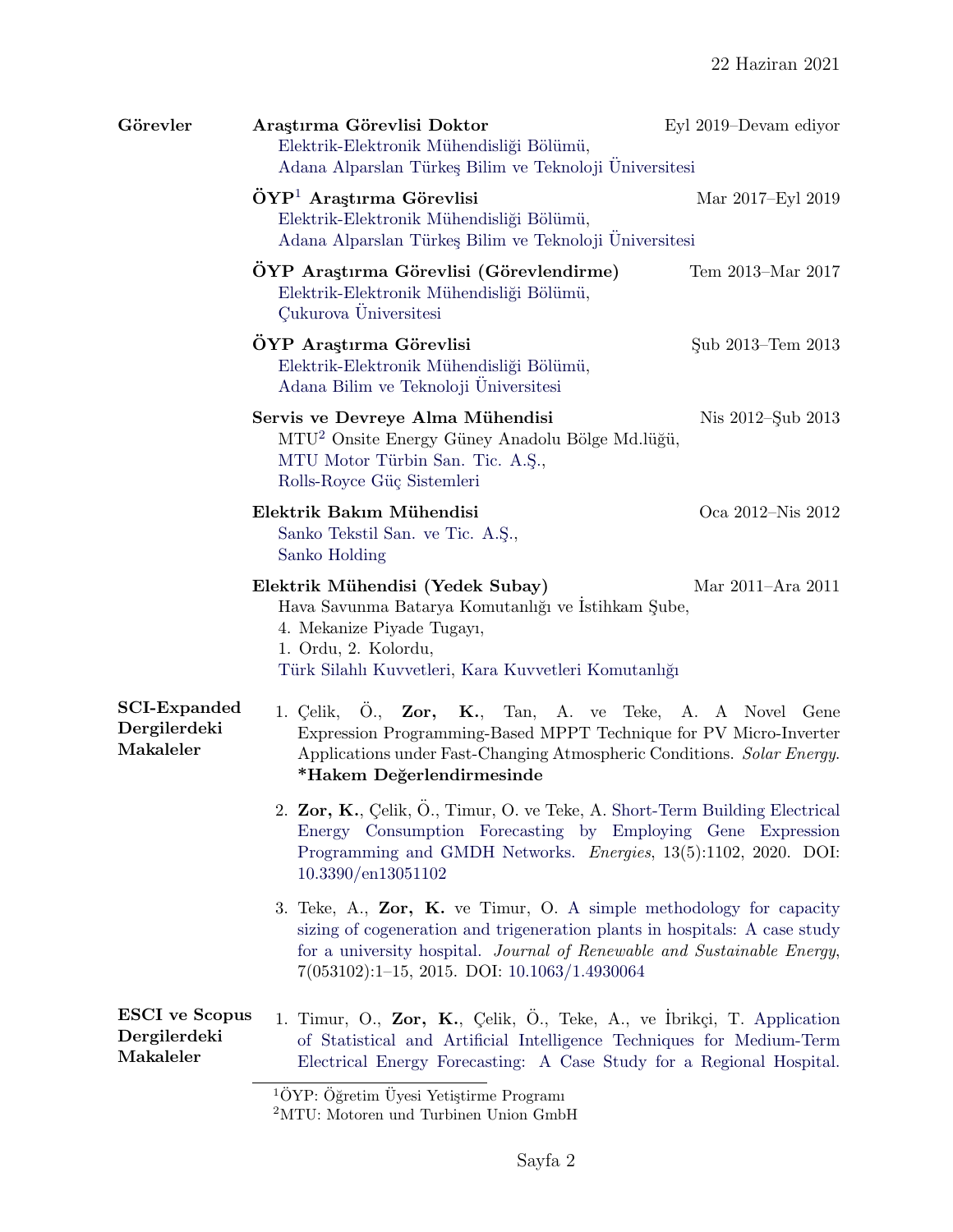Journal of Sustainable Development of Energy, Water and Environment Systems, 8(3):520–536, 2020. DOI: [10.13044/j.sdewes.d7.0306](http://dx.doi.org/10.13044/j.sdewes.d7.0306)

Uluslararası Konferans Bildirileri

- 1. Zor, K. ve Celik, O. Short-Term Nonindustrial Reactive Power Forecasting. [17th International Conference of Young Scientists on Energy](http://cyseni.com) [and Natural Sciences Issues \(CYSENI2021\)](http://cyseni.com), 24–28 Mar 2021. (Kaunas, Litvanya)
- 2. Celik,  $\dot{O}$ . ve Zor, K. Effects of MPPT Parameters on the Performance of Photovoltaic Inverters. [17th International Conference of Young Scientists](http://cyseni.com) [on Energy and Natural Sciences Issues \(CYSENI2021\)](http://cyseni.com), 24–28 Mar 2021. (Kaunas, Litvanya)
- 3. Cetin Tas, I. ve Zor, K. A Prediction of Building Electrical Energy Demand by Using ANN and SVM. [17th International Conference of Young](http://cyseni.com) [Scientists on Energy and Natural Sciences Issues \(CYSENI2021\)](http://cyseni.com), 24–28 Mar 2021. (Kaunas, Litvanya)
- 4. Zor, K., Timur, O., Çelik, O., Yıldırım, H. B. ve Teke, A. [Very Short-](http://25qt511nswfi49iayd31ch80-wpengine.netdna-ssl.com/wp-content/uploads/papers/ecsee2018/ECSEE2018_39266.pdf)[Term Electrical Energy Consumption Forecasting of a Household for](http://25qt511nswfi49iayd31ch80-wpengine.netdna-ssl.com/wp-content/uploads/papers/ecsee2018/ECSEE2018_39266.pdf) [the Integration of Smart Grids.](http://25qt511nswfi49iayd31ch80-wpengine.netdna-ssl.com/wp-content/uploads/papers/ecsee2018/ECSEE2018_39266.pdf) [Official Conference Proceedings of the](https://ecsee.iafor.org) [European Conference on Sustainability, Energy & the Environment 2018](https://ecsee.iafor.org) [\(ECSEE2018\)](https://ecsee.iafor.org), (ISSN: 2188-1146):1-14, 6-7 Tem 2018. (Brighton, Birleşik Krallık)
- 5. Celik, O., Tan, A., Zor, K. ve Teke, A. [Optimal Design and](http://25qt511nswfi49iayd31ch80-wpengine.netdna-ssl.com/wp-content/uploads/papers/ecsee2018/ECSEE2018_41431.pdf) [Analysis of Single-Stage Flyback PV Micro-Inverter.](http://25qt511nswfi49iayd31ch80-wpengine.netdna-ssl.com/wp-content/uploads/papers/ecsee2018/ECSEE2018_41431.pdf) [Official Conference](https://ecsee.iafor.org) [Proceedings of the European Conference on Sustainability, Energy & the](https://ecsee.iafor.org) [Environment 2018 \(ECSEE2018\)](https://ecsee.iafor.org), (ISSN: 2188-1146):103–115, 6–7 Tem 2018. (Brighton, Birleşik Krallık)
- 6. Timur, O., Zor, K., Çelik, Ö. ve Teke, A. Very Short-Term Internet of Things Based Forecasting of Air Conditioning Loads: A Case Study for a Server Room in a Hospital. [Proceedings of the 2nd](http://www.ictacse.com/index.php/en/) [International Conference on Theoretical and Applied Computer Science](http://www.ictacse.com/index.php/en/) [and Engineering \(ICTACSE2018\)](http://www.ictacse.com/index.php/en/), (ISBN:978-605-9546-12-6):22–25, 29– 30 Haz 2018. (Istanbul, Türkiye)
- 7. Timur, O., Zor, K., Çelik, Ö. ve Teke, A. Development of an Intelligent Energy Measurement Device for Buildings. [Proceedings of the 2nd](http://www.ictacse.com/index.php/en/) [International Conference on Theoretical and Applied Computer Science](http://www.ictacse.com/index.php/en/) [and Engineering \(ICTACSE2018\)](http://www.ictacse.com/index.php/en/), (ISBN:978-605-9546-12-6):16–21, 29– 30 Haz 2018. (İstanbul, Türkiye) \*En İyi Bildiri Ödülü
- 8. Zor, K., Çelik, O., Timur, O., Yıldırım, H. B. ve Teke, A. [Simple](https://www.researchgate.net/publication/325181817_Simple_Approaches_to_Missing_Data_for_Energy_Forecasting_Applications) [Approaches to Missing Data for Energy Forecasting Applications.](https://www.researchgate.net/publication/325181817_Simple_Approaches_to_Missing_Data_for_Energy_Forecasting_Applications) [Proceedings of the 16th International Conference on Clean Energy](http://icce2018.emu.edu.tr/en)  $(ICCE2018)$ ,  $(FORC-03):1-4$ , 9-11 May 2018.  $(Gazimağusa, Kuzey)$ Kıbrıs Türk Cumhuriyeti)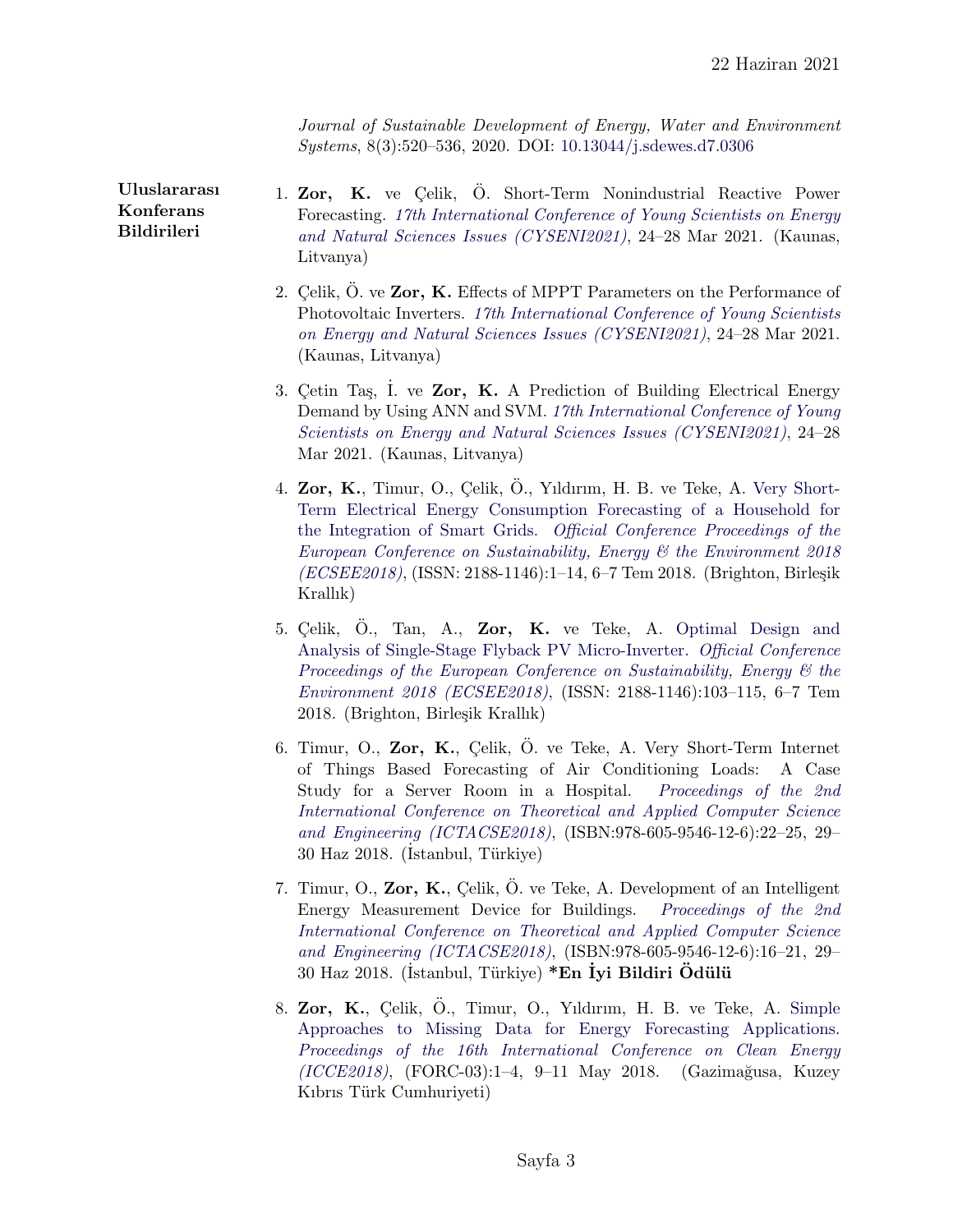- 9. Zor, K., Timur, O., Çelik, Ö., Yıldırım, H. B. ve Teke, A. [Interpretation](https://www.researchgate.net/publication/320310871_Interpretation_of_Error_Calculation_Methods_in_the_Context_of_Energy_Forecasting) [of Error Calculation Methods in the Context of Energy Forecasting.](https://www.researchgate.net/publication/320310871_Interpretation_of_Error_Calculation_Methods_in_the_Context_of_Energy_Forecasting) [Digital Proceedings of the 12th Conference on Sustainable Development](http://www.dubrovnik2017.sdewes.org) [of Energy, Water and Environment Systems \(SDEWES2017\)](http://www.dubrovnik2017.sdewes.org), (0722):1–9, 4–8 Eki 2017. (Dubrovnik, Hırvatistan)
- 10. Timur, O., Zor, K., Çelik, Ö., Yıldırım, H. B. ve Teke, A. Design and Implementation of Smart Energy Measurement Plug in Smart Buildings. [Digital Proceedings of the 12th Conference on Sustainable Development of](http://www.dubrovnik2017.sdewes.org) [Energy, Water and Environment Systems \(SDEWES2017\)](http://www.dubrovnik2017.sdewes.org), (0732):1–12, 4–8 Eki 2017. (Dubrovnik, Hırvatistan)
- 11. Celik, O., Tan, A., Zor, K., Timur, O., Yıldırım, H. B. ve Teke, A. Comparative Investigation of Single-Stage and Multi-Stage Grid-Tie Micro-Inverters. [Digital Proceedings of the 12th Conference on](http://www.dubrovnik2017.sdewes.org) [Sustainable Development of Energy, Water and Environment Systems](http://www.dubrovnik2017.sdewes.org) [\(SDEWES2017\)](http://www.dubrovnik2017.sdewes.org), (0735):1–6, 4–8 Eki 2017. (Dubrovnik, Hırvatistan)
- 12. Zor, K., Timur, O. ve Teke, A. A State-of-the-Art Review of Artificial Intelligence Techniques for Short-Term Electric Load Forecasting. [Proceedings of the 6th International Youth Conference on Energy](http://www.iyce-conf.org) [\(IYCE2017\)](http://www.iyce-conf.org), 1–6, 21–24 Haz 2017. DOI: [10.1109/IYCE.2017.8003734](https://doi.org/10.1109/IYCE.2017.8003734) (Budapeste, Macaristan)
- 13. Zor, K., Celik, Ö. ve Teke, A. [Techno-Economic Analysis of a](http://papers.iafor.org/wp-content/uploads/papers/ecsee2016/ECSEE2016_26456.pdf) [Grid-Connected Hybrid Biogas/Photovoltaic Power Generation System](http://papers.iafor.org/wp-content/uploads/papers/ecsee2016/ECSEE2016_26456.pdf) [in the Mediterranean Region.](http://papers.iafor.org/wp-content/uploads/papers/ecsee2016/ECSEE2016_26456.pdf)[Official Conference Proceedings of the](https://ecsee.iafor.org/ecsee2016/) [European Conference on Sustainability, Energy & the Environment 2016](https://ecsee.iafor.org/ecsee2016/) [\(ECSEE2016\)](https://ecsee.iafor.org/ecsee2016/), (ISSN: 2188-1146):1–10, 7–10 Tem 2016. (Brighton, Birleşik Krallık)
- 14. Zor, K., Teke, A. ve Timur, O. [Developing a Software Program](https://www.researchgate.net/publication/312054399_Developing_a_Software_Program_to_Determine_the_Optimal_Capacity_Rating_of_Gas_Engine_Based_Cogeneration_and_Trigeneration_Plants_for_Unlicensed_Generation_of_Electricity) [to Determine the Optimal Capacity Rating of Gas Engine Based](https://www.researchgate.net/publication/312054399_Developing_a_Software_Program_to_Determine_the_Optimal_Capacity_Rating_of_Gas_Engine_Based_Cogeneration_and_Trigeneration_Plants_for_Unlicensed_Generation_of_Electricity) [Cogeneration and Trigeneration Plants for Unlicensed Generation](https://www.researchgate.net/publication/312054399_Developing_a_Software_Program_to_Determine_the_Optimal_Capacity_Rating_of_Gas_Engine_Based_Cogeneration_and_Trigeneration_Plants_for_Unlicensed_Generation_of_Electricity) [of Electricity.](https://www.researchgate.net/publication/312054399_Developing_a_Software_Program_to_Determine_the_Optimal_Capacity_Rating_of_Gas_Engine_Based_Cogeneration_and_Trigeneration_Plants_for_Unlicensed_Generation_of_Electricity) [Digital Proceedings of the 10th Conference on](http://www.dubrovnik2015.sdewes.org) [Sustainable Development of Energy, Water and Environment Systems](http://www.dubrovnik2015.sdewes.org) [\(SDEWES2015\)](http://www.dubrovnik2015.sdewes.org), (0695):1–12, 27 Eyl–2 Eki, 2015. (Dubrovnik, Hırvatistan)
- 15. Zor, K. and Teke, A. [Onsite Energy Production with Cogeneration Plants](https://www.researchgate.net/publication/263846847_Onsite_Energy_Production_with_Cogeneration_Plants_Driven_by_Reciprocating_Gas_Engines) [Driven by Reciprocating Gas Engines.](https://www.researchgate.net/publication/263846847_Onsite_Energy_Production_with_Cogeneration_Plants_Driven_by_Reciprocating_Gas_Engines) [Digital Proceedings of the 1st South](http://www.ohrid2014.sdewes.org) [East European Conference on Sustainable Development of Energy, Water](http://www.ohrid2014.sdewes.org) [and Environment Systems \(SEE SDEWES Ohrid 2014\)](http://www.ohrid2014.sdewes.org), (0237):1–9, 29 Haz–3 Tem 2014. (Ohrid, Kuzey Makedonya)

Diğer Dergilerdeki Makaleler 1. Timur, O., Zor, K., Celik, Ö. ve Teke, A. [Enhancement of a Low-](http://dergipark.gov.tr/download/article-file/577284)[Cost Intelligent Device for Improving Energy Efficiency in Buildings.](http://dergipark.gov.tr/download/article-file/577284) [Communications Faculty of Sciences University of Ankara Series A2–A3:](http://dergipark.gov.tr/aupse) [Physical Sciences and Engineering](http://dergipark.gov.tr/aupse), 60(2):103–128, Kas 2018.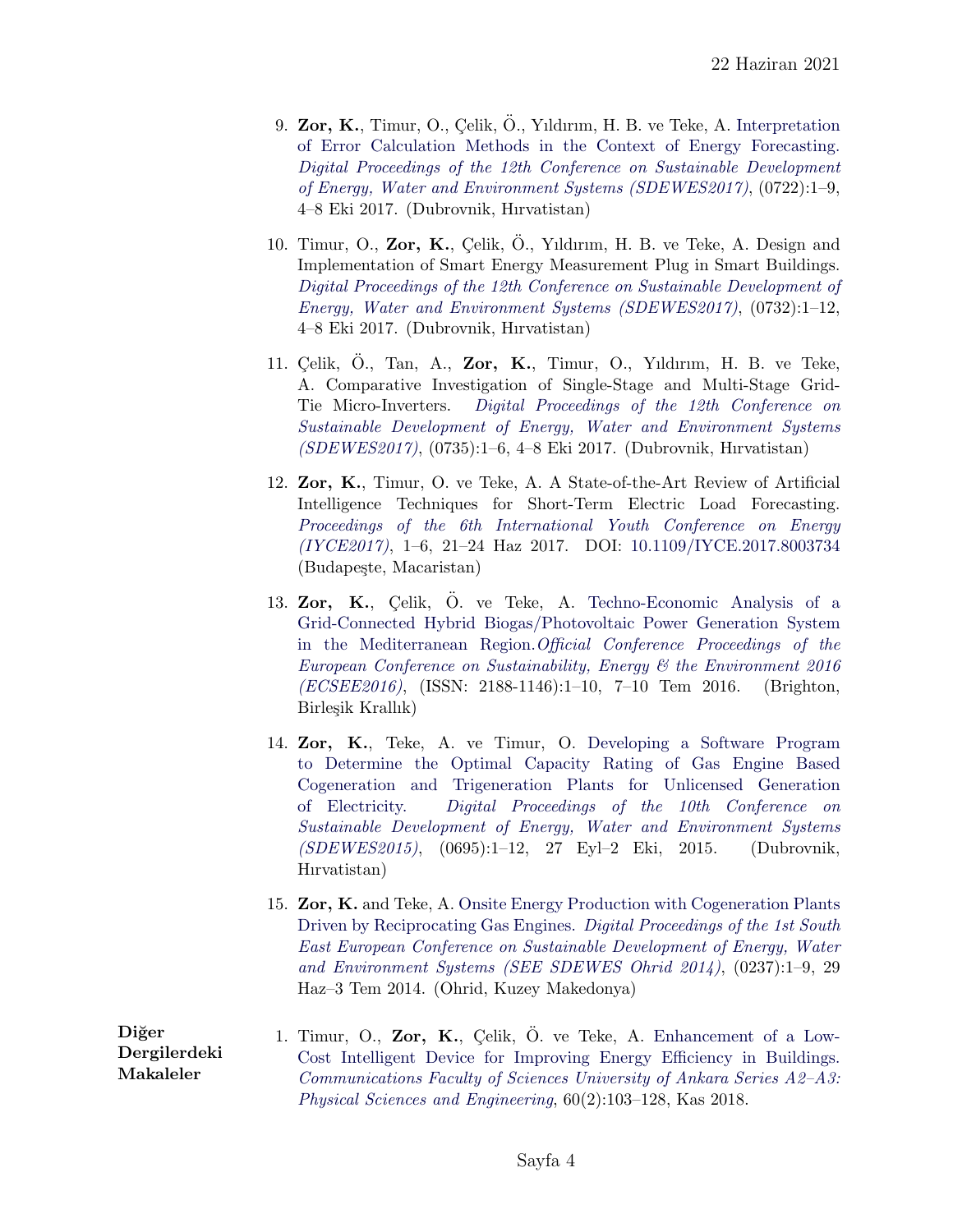| 2. Teke, A., Timur, O. ve Zor, K. Calculating Payback Periods for Energy |
|--------------------------------------------------------------------------|
| Efficiency Improvement Applications at a University Hospital. Cukurova   |
| University Journal of the Faculty of Engineering and Architecture,       |
| $30(1):41-56$ , Haz 2015.                                                |

#### Diğer Konferans Bildirileri

- 1. Bulus, K. ve Zor, K. A Hybrid Deep Learning Algorithm for Short-Term Electric Load Forecasting. [29. IEEE Sinyal](https://siu2021.bau.edu.tr/tr/) İşleme ve İletişim  $Uyqulamalaru Kurultayu, 9–11 Haz 2021. (İstanbul, Türkiye)$ 
	- 2. Zor, K., Teke, A., Çelik, Ö. ve Latran, M. B. Türkiye'de Gaz Motorlu [Kojenerasyon ve Trijenerasyon Santralleri ile Elektrik Enerjisi](https://www.researchgate.net/publication/309859143_Turkiye%27de_Gaz_Motorlu_Kojenerasyon_ve_Trijenerasyon_Santralleri_ile_Elektrik_Enerjisi_Uretimi) Üretimi. [IV. Elektrik Tesisat Ulusal Kongre ve Sergisi](http://www.emo.org.tr/etkinlikler/etuk/index.php?etkinlikkod=234), (612):189–195, 21–24 Eki 2015. (İzmir, Türkiye)
	- 3. Latran, M. B., Teke, A. ve Zor, K. [Akıllı Eviriciler ile Yenilenebilir Enerji](https://www.researchgate.net/profile/Kasim_Zor/publication/309859332_Akilli_Eviriciler_ile_Yenilenebilir_Enerji_Tabanli_Daginik_Uretim_Sistemlerinin_Akilli_Sebekelere_Entegrasyonu/links/586cb3ed08ae8fce4919f1b2/Akilli-Eviriciler-ile-Yenilenebilir-Enerji-Tabanli-Daginik-Ueretim-Sistemlerinin-Akilli-Sebekelere-Entegrasyonu.pdf) Tabanlı Dağınık Uretim Sistemlerinin Akıllı Şebekelere Entegrasyonu. [IV.](http://www.emo.org.tr/etkinlikler/etuk/index.php?etkinlikkod=234) [Elektrik Tesisat Ulusal Kongre ve Sergisi](http://www.emo.org.tr/etkinlikler/etuk/index.php?etkinlikkod=234), (612):246–255, 21–24 Eki 2015. (İzmir, Türkiye)
	- 4. Zor, K., Teke, A. ve Tümay, M. Biyokütle ve Katı Atıkların Yakıt Olarak Kullanıldı˘gı Gaz Motorlu Kojenerasyon Santralleri ile Yenilenebilir Enerji Uretimi. [VIII. Yenilenebilir Enerji Kaynakları Sempozyumu \(YEKSEM](http://www.emo.org.tr/etkinlikler/yeksem/index.php?etkinlikkod=241) [2015\)](http://www.emo.org.tr/etkinlikler/yeksem/index.php?etkinlikkod=241), (610):91–95, 15–16 Eki 2015. (Adana, Türkiye)
	- 5. Zor, K. and Teke, A. [Current Status and Operation Modes](https://www.researchgate.net/publication/312069728_Current_Status_and_Operation_Modes_of_Cogeneration_and_Trigeneration_Plants_Driven_by_Gas_Engines) [of Cogeneration and Trigeneration Plants Driven by Gas Engines.](https://www.researchgate.net/publication/312069728_Current_Status_and_Operation_Modes_of_Cogeneration_and_Trigeneration_Plants_Driven_by_Gas_Engines) Proceedings of the 21st International Energy and Environment Fair and  $Conference (ICCI 2015), 91-94, 6-8 May 2015. (İstanbul, Türkiye)$

## Projeler TÜBİTAK Projeleri

• Gaz Motoru Tahrikli Kojenerasyon ve Trijenerasyon Güç Santrallerinin Lisanssız Elektrik Uretimi için Optimum Kapasite Değerini Belirleyen Yazılımın Geliştirilmesi. TÜBİTAK 3001 Projesi, Proje No: 113E769, Bursiyer, 14 Ay, Proje Bütçesi:  $\text{\textsterling}36.854, 38, 2014-2015.$ 

## Bilimsel Araştırma Projeleri

- Endüstriyel Olmayan Büyük Bir Bina Kompleksi İçin Kısa Dönem Reaktif Güç Tahmininin Yapay Zeka Tabanlı Yöntemler Kullanılarak Uygulanması. Bireysel Araştırma Projesi, Adana Alparslan Türkeş Bilim ve Teknoloji Universitesi, **Yürütücü**, 13 Ay, Proje No: 19103012, Proje Bütçesi: 25.000,00, 2019–2021.
- Elektrik Talep Tahmini: Veri Toplama, Yapay Sinir Ağlarının Uygulanması ve Kullanıcı Arayüzü Tasarımı. Bireysel Araştırma Projesi, Çukurova Üniversitesi, **Araştırmacı**, 24 Ay, Proje No: FBA-2017-8252, Proje Bütçesi: 25.990,07, 2017–2019.
- Bir Konutun Elektrik Enerjisi Tüketiminin Çok Kısa Dönemli Tahmini. Bireysel Araştırma Projesi, Çukurova Universitesi, **Araştırmacı**, 12 Ay, Proje No: FBA-2017-9344, Proje Bütçesi:  $t$ 11.999,99, 2017-2018.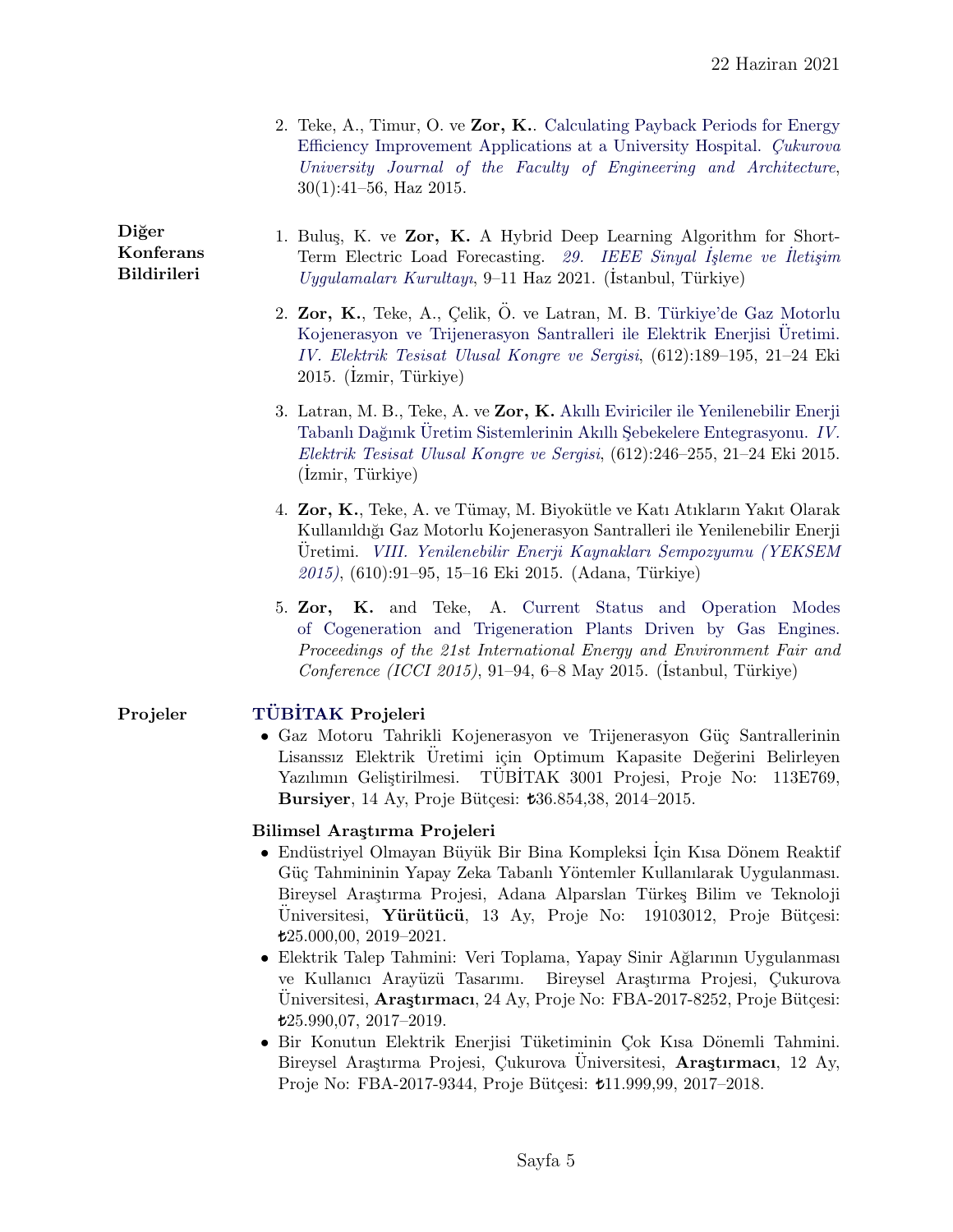| • Gaz Motorları Tarafından Tahrik Edilen Kojenerasyon ve Trijenerasyon         |  |  |  |
|--------------------------------------------------------------------------------|--|--|--|
| Santrallerinin En Uygun Kapasite Değerini Belirleyen Yazılımın                 |  |  |  |
| Gelistirilmesi. Bilimsel Arastırma Projesi, Çukurova Universitesi,             |  |  |  |
| <b>Arastirmaci</b> , 12 Ay, Proje No: FYL-2014-2351, Proje Bütcesi: t5.948,01, |  |  |  |
| $2014 - 2015$ .                                                                |  |  |  |

| Hakemlikler | <b>SCI-Expanded Dergiler</b><br>• IET Generation, Transmission $\&$ Distribution<br>• IET Renewable Power Generation<br>• International Transactions on Electrical Energy Systems<br>• Turkish Journal of Electrical Engineering $&$ Computer Sciences |
|-------------|--------------------------------------------------------------------------------------------------------------------------------------------------------------------------------------------------------------------------------------------------------|
|             | <b>ESCI</b> ve Scopus Dergiler                                                                                                                                                                                                                         |
|             | • Advances in Science, Technology and Engineering Systems Journal                                                                                                                                                                                      |
|             | • Bulletin of Electrical Engineering and Informatics                                                                                                                                                                                                   |

- [IET Smart Grid](https://digital-library.theiet.org/content/journals/iet-stg)
- [International Journal of Renewable Energy Research](http://www.ijrer.org)
- [Majlesi Journal of Electrical Engineering](http://mjee.iaumajlesi.ac.ir/index/index.php/ee/index)
- [Pakistan Journal of Statistics](http://www.pakjs.com)
- [Telkomnika](http://journal.uad.ac.id/index.php/TELKOMNIKA/index)

### Diğer İndeksli Dergiler

- [International Journal of Applied Math. Electronics and Computers](https://dergipark.org.tr/en/pub/ijamec)
- [Renewables: Wind, Water and Solar](https://jrenewables.springeropen.com)

<span id="page-5-2"></span><span id="page-5-1"></span><span id="page-5-0"></span>

| Ödüller<br>&Burslar  | Erasmus+ Personel Hareketliliği Bursu (€1.538)<br>Eğitim Konusu: Elektrik Yük Tahmini<br>Eğitmen: Dr. Jethro Browell,<br>Elektronik ve Elektrik Mühendisliği,<br>Strathclyde Üniversitesi, Glasgow, Birleşik Krallık                                                                                                                                                                                                                                                                                 | Nis 2018          |
|----------------------|------------------------------------------------------------------------------------------------------------------------------------------------------------------------------------------------------------------------------------------------------------------------------------------------------------------------------------------------------------------------------------------------------------------------------------------------------------------------------------------------------|-------------------|
|                      | TÜBİTAK Bursu ( <i>t</i> 5.630)<br>Proje Numarası: EEEAG-113E769                                                                                                                                                                                                                                                                                                                                                                                                                                     | Nis 2014-Haz 2015 |
|                      | Erasmus Öğrenci Değişimi Bursu ( $\text{\textsterling}3.000$ )<br>Elektrik Mühendisliği,<br>Linköping Teknoloji Enstitüsü,<br>Linköping Universitesi, Linköping, Isveç                                                                                                                                                                                                                                                                                                                               | Ağu 2007–Oca 2008 |
| Üyelikler            | • TMMOB <sup>3</sup> Elektrik Mühendisleri Odası, Üye, Adana,                                                                                                                                                                                                                                                                                                                                                                                                                                        | 2010–Devam ediyor |
| Mesleki<br>Eğitimler | • Biyogaz Sistemlerinin Tasarımı ve Projelendirilmesi,<br>Universitesi Güneş Enerjisi Enstitüsü, 9–11 Nis 2015.<br>• Fotovoltaik Uzmanlık Eğitimi, DGS <sup>5</sup> , 12 Oca 2014.<br>• YG Tesislerinde İşletme Sorumluluğu Eğitimi, Elektrik Mühendisleri Odası<br>Adana Subesi, 2 Oca 2012.<br><sup>3</sup> TMMOB: Türk Mühendis ve Mimar Odaları Birliği<br><sup>4</sup> BESTMER: Biyokütle Enerjisi Sistemleri ve Teknolojileri Merkezi<br>${}^{5}DGS$ : Deutsche Gesellschaft für Sonnenenergie | $BESTMER4$ , Ege  |